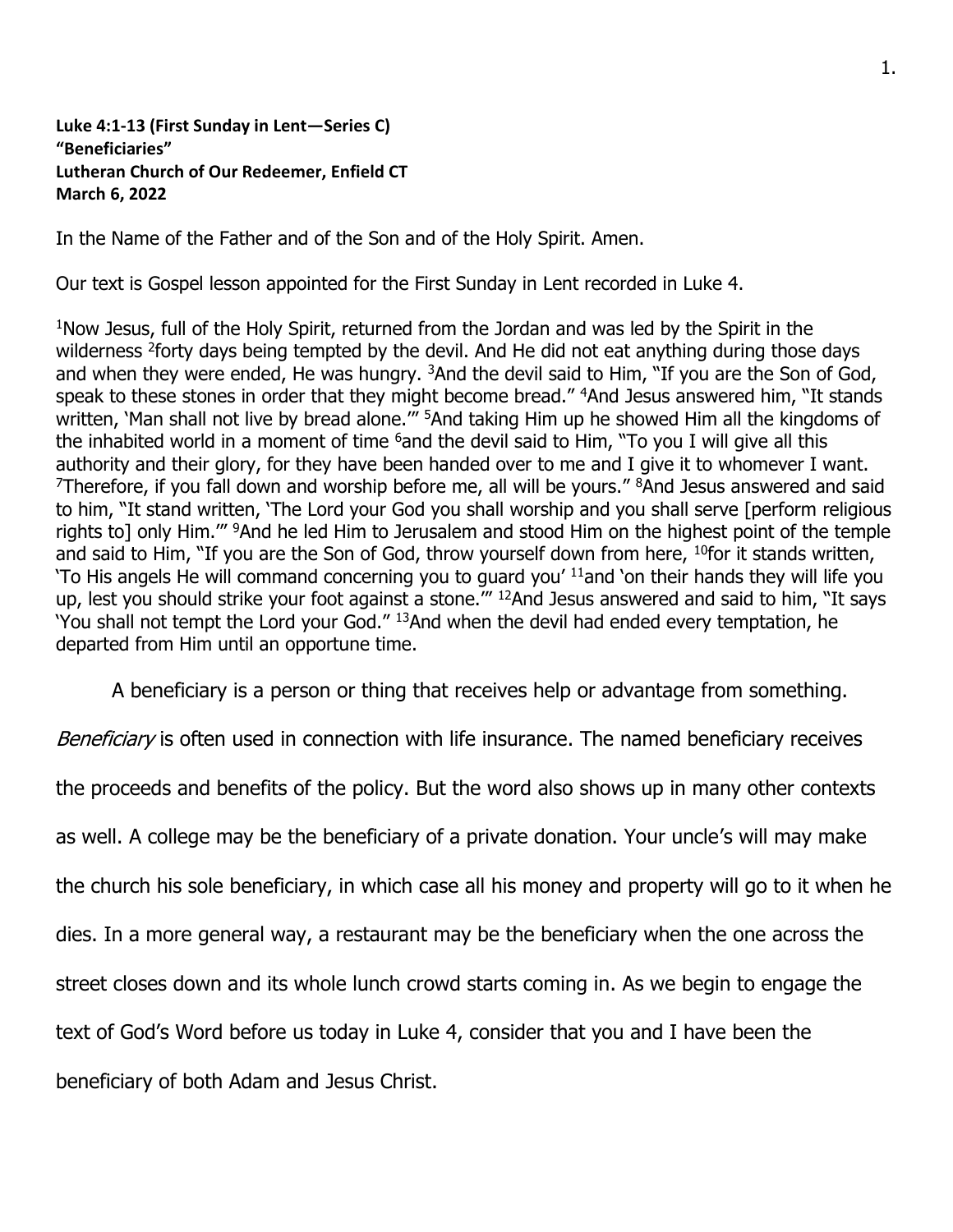Now please do not get excited about being the beneficiary of Adam. What he has given his earthly descendants is nothing to celebrate. It would have been best had none of us been the recipient of what Adam gave us. Within the world so newly made, the devil, that ancient serpent, enticed Adam and Eve with temptation to eat the fruit of the tree of which God had explicitly commanded them **not** to eat. They could eat the fruit of all the trees in the Garden of Eden with the exception of the tree of the knowledge of good and evil. Everything else in Paradise was open to them. But the devil tested and tempted the man and the woman, deceiving them. "So when the woman saw that the tree was good for food, and that it was a delight to the eyes, and that the tree was to be desired to make one wise, she took of its fruit and ate, and she also gave some to her husband who was with her, and he ate" (Gen. 3:6 ESV).

Adam should have put an end to the whole thing. Adam should have spoken God's Word to Eve, "Thus says the Lord, you may surely eat of every tree of the garden, but of the tree of the knowledge of good and evil you shall not eat, for in the day that you eat of it you shall surely die" (Gen. 2:16–17 ESV). But no! Tempted by the devil, Adam failed. He was tempted and he ate of the fruit. He disobeyed God's Word. Adam sinned. He was now guilty of breaking God's command.

But this wasn't just Adam's failure. It had collective and universal results. All of Adam's descendants—including you and me—are the beneficiaries of this sinful action. The apostle Paul explains it for us in Romans 5. "Therefore, just as sin came into the world through one man, and death through sin, and so death spread to all men because all sinned. . . . One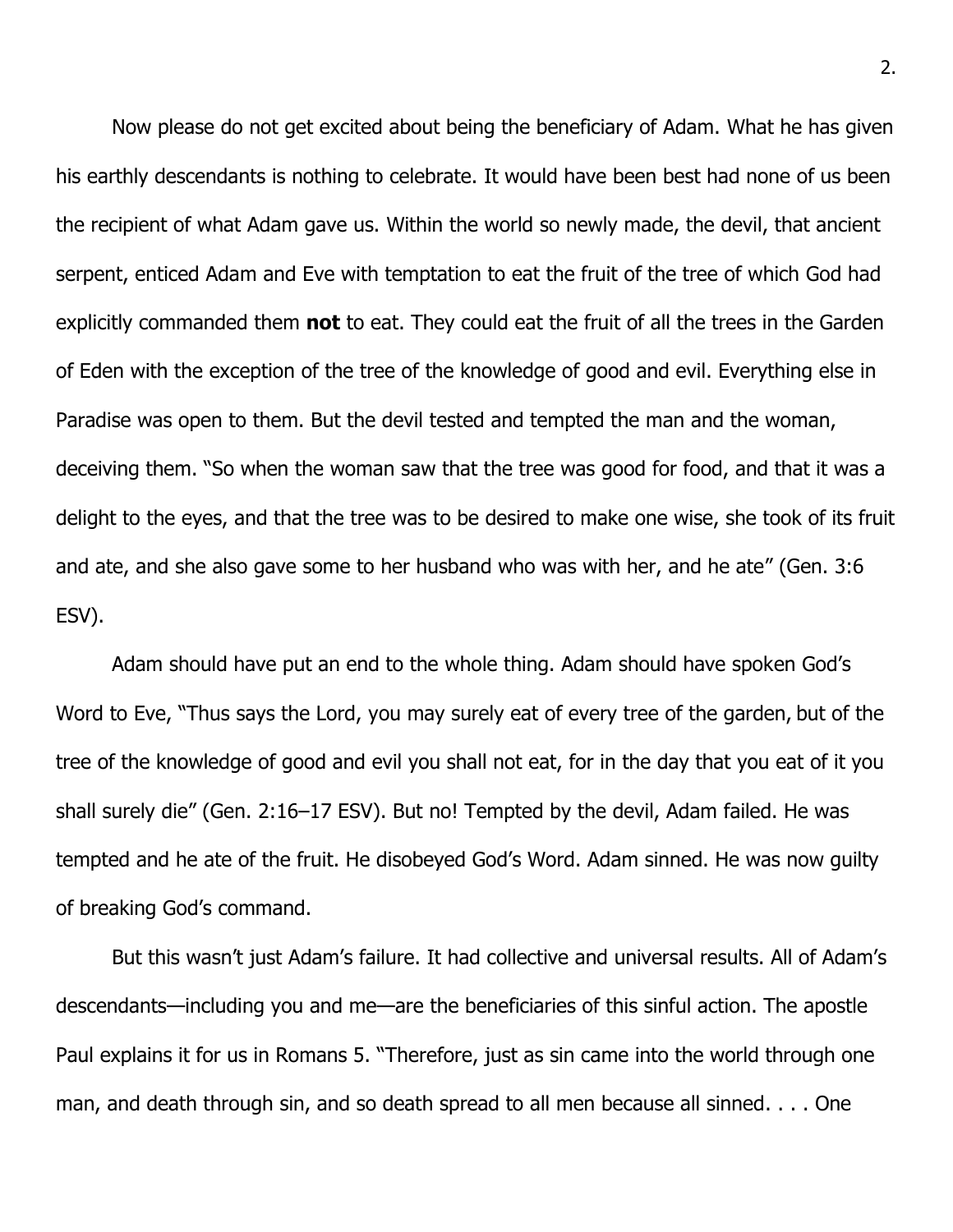trespass led to condemnation for all men. . . . By the one man's disobedience the many were made sinners" (Rom. 5:12, 18a, 19a ESV).

Let's say it another way. In, with, and under Adam's sin, we sinned. In, with, and under Adam's guilt, we are guilty. In, with, and under Adam's death, we die.<sup>1</sup> Being beneficiaries of Adam means that we literally receive NO benefits, only the curse of sin which is death. We are conceived and born without the ability to fear and love God. That means we are spiritually blind and dead. We are born with an endless desire to sin because we are enemies of God according to the nature we inherited from Adam. What's more, you and I deserve only God's temporal and eternal death sentence. Benefits from Adam? None. We and all God's human creatures are rather enslaved in a lifelong sinful condition from which we cannot free ourselves.

But even as we are the beneficiaries of the first Adam, we miraculously find ourselves also the beneficiaries of the Second Adam. Maybe this is a new term for you. The Second Adam is our Lord, Jesus Christ. Whereas the first Adam was tempted and failed, Jesus Christ the Second Adam was tempted and triumphed! Adam was tempted in the Garden and he ate. Jesus was tempted in the wilderness when He was hungry, and He did not eat! He did not command those stones to become bread. He did not yield to the tempter's lures to be a bread king and satisfy the world's material needs. Jesus would not give in to become some kind of magician and impress people with His razzle-dazzle. Nor would Jesus become an earthly ruler and exert power. No, Jesus would not succumb to the temptation of the devil.

<sup>&</sup>lt;sup>1</sup> Francis C. Rossow, *Gospel Handles* (St. Louis: Concordia, 2001), 27.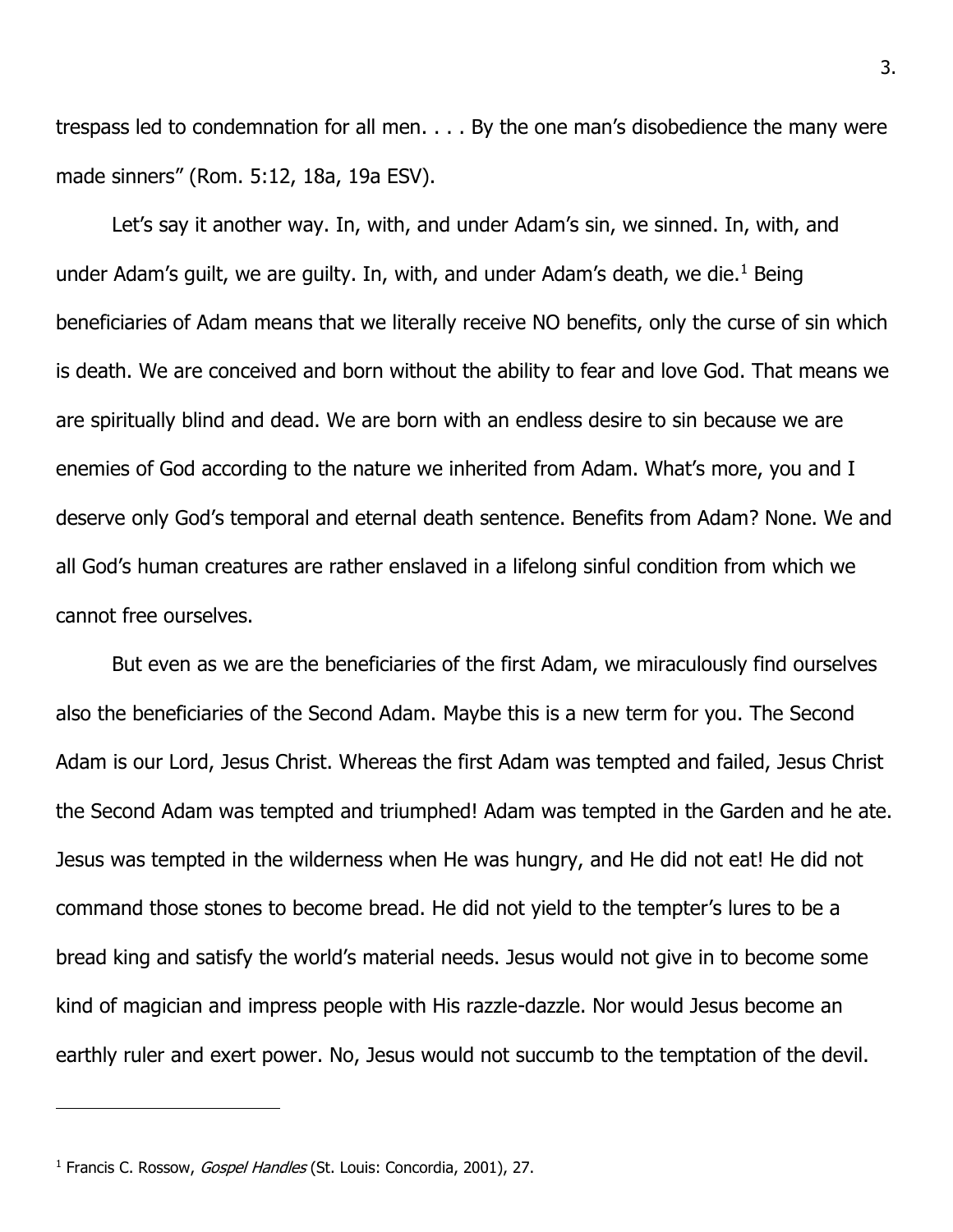He would do none of these things with which the devil tested Him. Jesus would live a perfect life in humanity's place and go to Jerusalem to the cross so that all the descendants of Adam would be saved from their sins.

But before the cross came the temptation. In the wilderness, Christ the Second Adam was truly tempted. The writer to the Hebrews reminds us that throughout His earthly life, Jesus was tempted in every respect as we are, yet He did not sin (Heb. 4:15). Jesus did not fail. Adam became guilty of sin. Jesus Christ, the Second Adam, was not guilty. Jesus triumphed over temptation. But Jesus' triumph wasn't just His triumph. Like Adam's sin, Jesus' victory over temptation also has collective and universal results. We return to Romans 5. "Therefore, as one trespass led to condemnation for all men, so one act of righteousness leads to justification and life for all men. For as by the one man's disobedience the many were made sinners, so by the one man's obedience the many will be made righteous" (Rom. 5:18– 19 ESV).

Let's say it another way. In, with, and under Jesus' victory, we are victorious. In, with, and under His keeping of the Ten Commandments, we keep the Ten Commandments. The Second Adam succeeded precisely where the first Adam failed—and we are the beneficiaries! We are the one's who receive REAL benefits from Jesus' perfect life lived for us as our substitute. During His earthly life, Jesus was actively obedient to the Word and Commandments of God the Father. He kept every Law and Commandment of God perfectly, but not for Himself, rather, for you who were born under the Law and could not keep it. Galatians 4:4-5, "But when the fullness of time had come, God sent forth his Son, born of woman, born under the law,to redeem those who were under the law."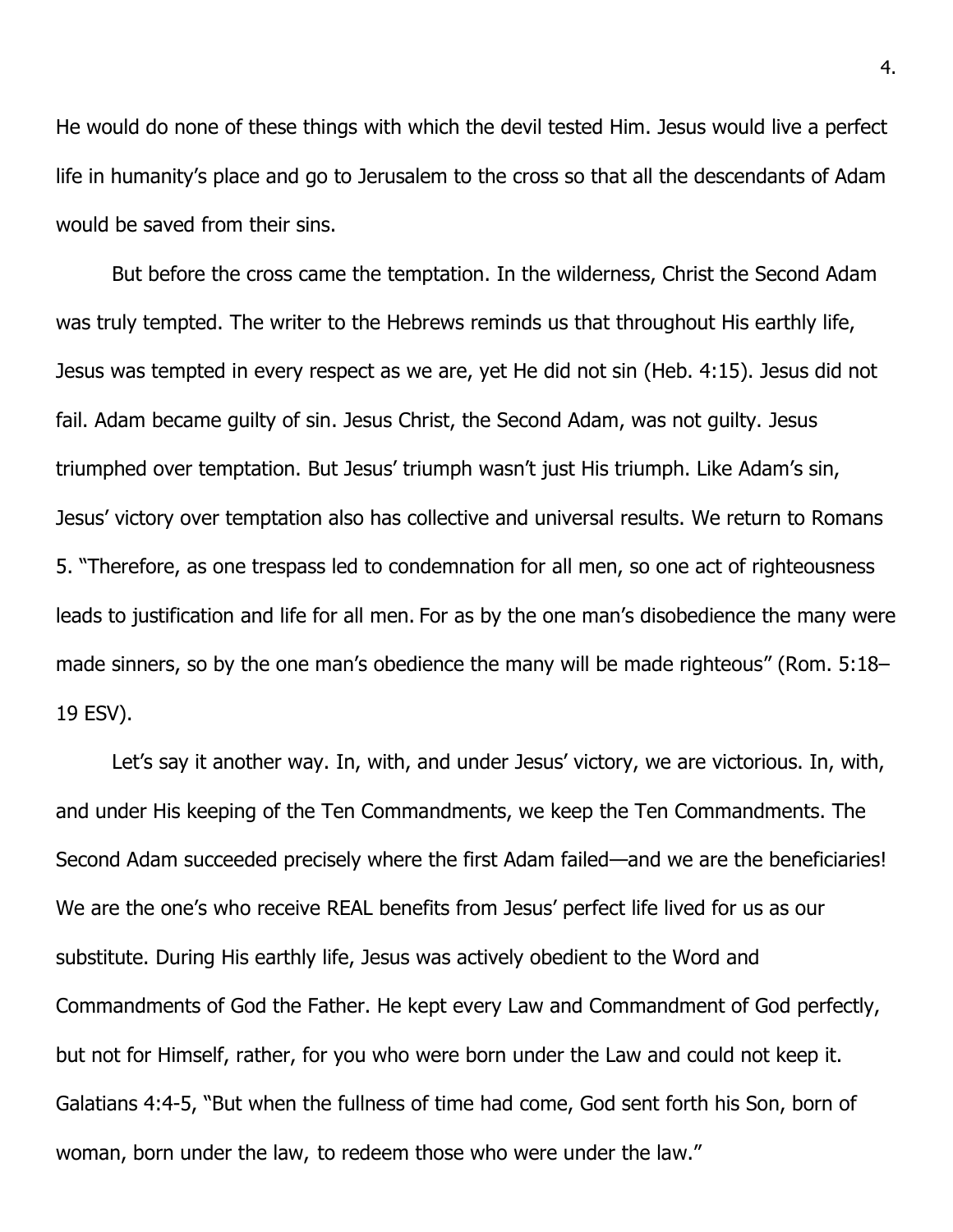Jesus lived a perfect life for you according to God's holy Word. He was sinless in your place. As a result, Christ's sinlessness, His righteousness, becomes yours. Because of Jesus, you are counted righteous before God. And what of your sins, all those times you have and will break God's commandments? What of your failures to always fear, love, and trust in God? What about all those times you did not show love and mercy to your neighbor? Jesus took your sins and failures to obey God upon Himself as if they were His.

You see, Jesus' didn't simply live a perfect life for you. He went all the way to the death of the cross for you. He gave you His perfect rightness in exchange for your sins and sinfulness. 2 Corinthains 5:21, "For our sake [God] made [Jesus] to be sin who knew no sin, so that in [Jesus] we might become the righteousness of God." And 1 Peter 2:24, "[Jesus] himself bore our sins in his body on the tree, that we might die to sin and live to righteousness. By his wounds you have been healed" (1 Pet. 2:24 ESV). Those wounds were the nails piercing His hands and feet. It was the spear that pierced His side. On the cross, Jesus the Sinless Son of God became covered in the sins of God's human creatures beginning with the sin of Adam. Jesus' shed His most holy blood to make atonement for those sins, to win your forgiveness, and to give to you the blessed assurance that "It is finished." Salvation from sin, death, and the power of the devil is won. And to confirm it, He rose again on the third day. It is Christ's life **and** death **and** resurrection that won your forgiveness of sins, rescue from death and the devil, and eternal salvation.

The victory of Christ over the temptations of the devil, the triumph of Jesus over sin and death by His cross and resurrection, is also your victory and triumph. You are the beneficiaries of the gifts of Jesus Christ! You are clothed in His righteousness. Your sins are